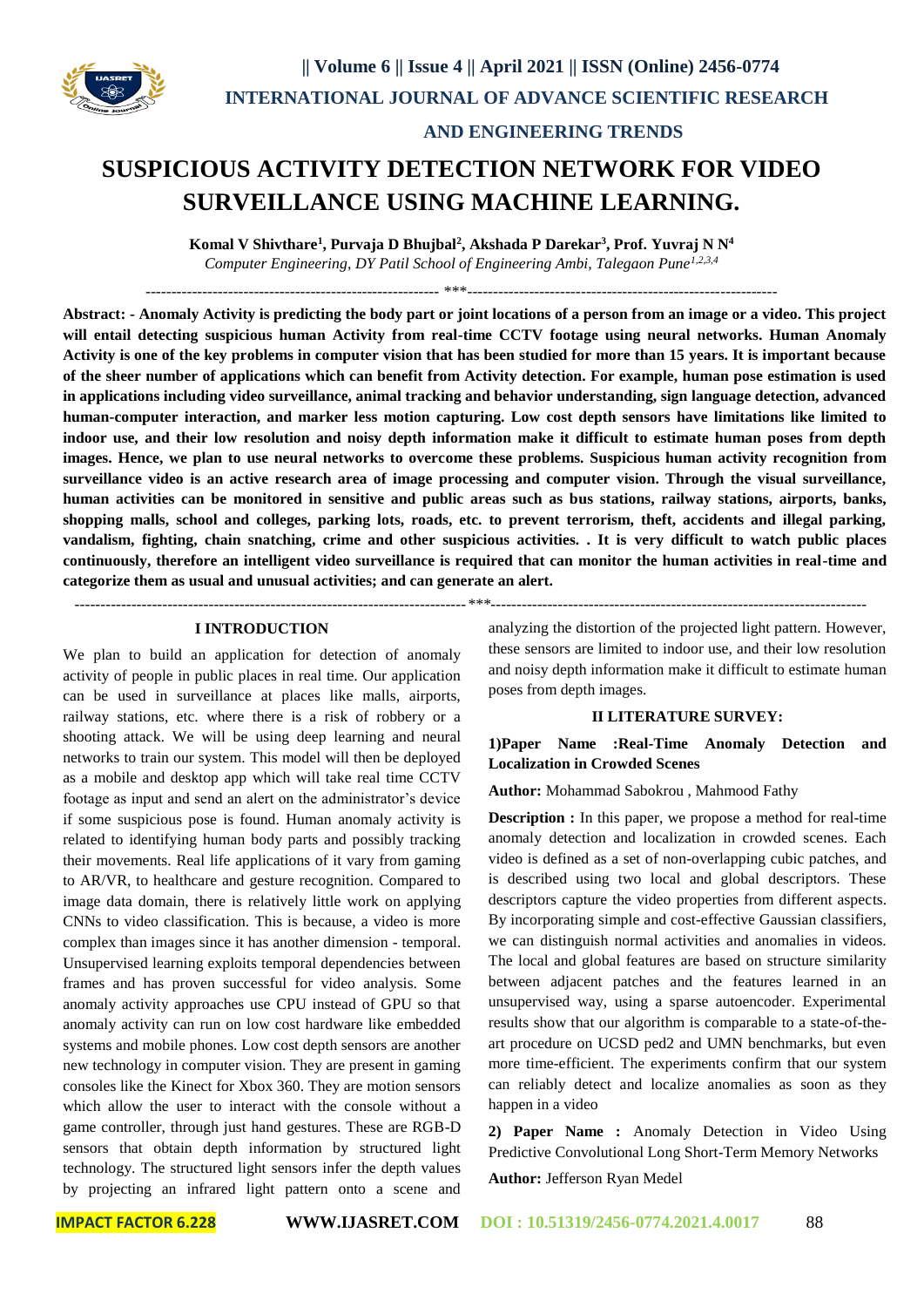

# **|| Volume 6 || Issue 4 || April 2021 || ISSN (Online) 2456-0774 INTERNATIONAL JOURNAL OF ADVANCE SCIENTIFIC RESEARCH AND ENGINEERING TRENDS**

**Description :** Automating the detection of anomalous events within long video sequences is challenging due to the ambiguity of how such events are defined. We approach the problem by learning generative models that can identify anomalies in videos using limited supervision. We propose endto-end trainable composite Convolutional Long Short-Term Memory (Conv-LSTM) networks that are able to predict the evolution of a video sequence from a small number of input frames. Regularity scores are derived from the reconstruction errors of a set of predictions with abnormal video sequences yielding lower regularity scores as they diverge further from the actual sequence over time. The models utilize a composite structure and examine the effects of 'conditioning' in learning more meaningful representations. The best model is chosen based on the reconstruction and prediction accuracies. The Conv-LSTM models are evaluated both qualitatively and quantitatively, demonstrating competitive results on anomaly detection datasets. Conv-LSTM units are shown to be an effective tool for modelling and predicting video sequences.

**3)Paper Name :** Abnormal Event Detection in Videos using Spatiotemporal Autoencoder Author: Yong Shean Chong

**Description :** We present an efficient method for detecting anomalies in videos. Recent applications of convolutional neural networks have shown promises of convolutional layers for object detection and recognition, especially in images. However, convolutional neural networks are supervised and require labels as learning signals. We propose a spatiotemporal architecture for anomaly detection in videos including crowded scenes. Our architecture includes two main components, one for spatial feature representation, and one for learning the temporal evolution of the spatial features. Experimental results on Avenue, Subway and UCSD benchmarks confirm that the detection accuracy of our method is comparable to state-of-theart methods at a considerable speed of up to 140 fps.

**4)Paper Name :** A Review of Human Anomaly activity from Single Image

### **Authors :** Naimat Ullah Khan, Wanggen Wan

Description : This review is focused on the most significant contributions in Human Pose Estimation methods from a single two-dimensional image. They start their study with the traditional pictorial structure, go through a discussion of the use of Deep Neural Networks that improved the human pose estimation significantly and then the most recent, more famous approach namely Stacked Hourglass. Starting from the first practical models for estimating human pose, they provide a comprehensive study of some of the most famous deep learning methods in order to provide a concise analytical review of these most influential methods.

#### **Existing System:**

It is very difficult to watch public places continuously, therefore an intelligent video surveillance is required that can monitor the human activities in real-time and categorize them as usual and unusual activities; and can generate an alert. Mostly, of the research being carried out is on images and not videos. Also, none of the papers published tries to use CNNs to detect suspicious activities.

#### **Proposed System:**

The proposed system uses deep learning techniques to classify the images of a video.The image processing model is very important to extract the required features.

In this work, two conversion such as Original to Gray are done and, Gray and HSI color model are used as an input images for feature extraction module. Feature Extraction is the most important step in the analysis of images.

It is a process of gathering distinguishable information from the image itself from an object or group of objects.

The system is divided into three modules Base Input, Preprocessing, feature extraction ,Classification.

# Feature Extracted from Video Video **Feature Extraction** 1 Noise Removal Video As a Input 2. Resize 3. Binary Conversion 4. Gray Scale Segmentation Segmented Image Anomaly Classify using CNN Detection

#### **III SYSTEM ARCHITECTURE DIAGRAM:**